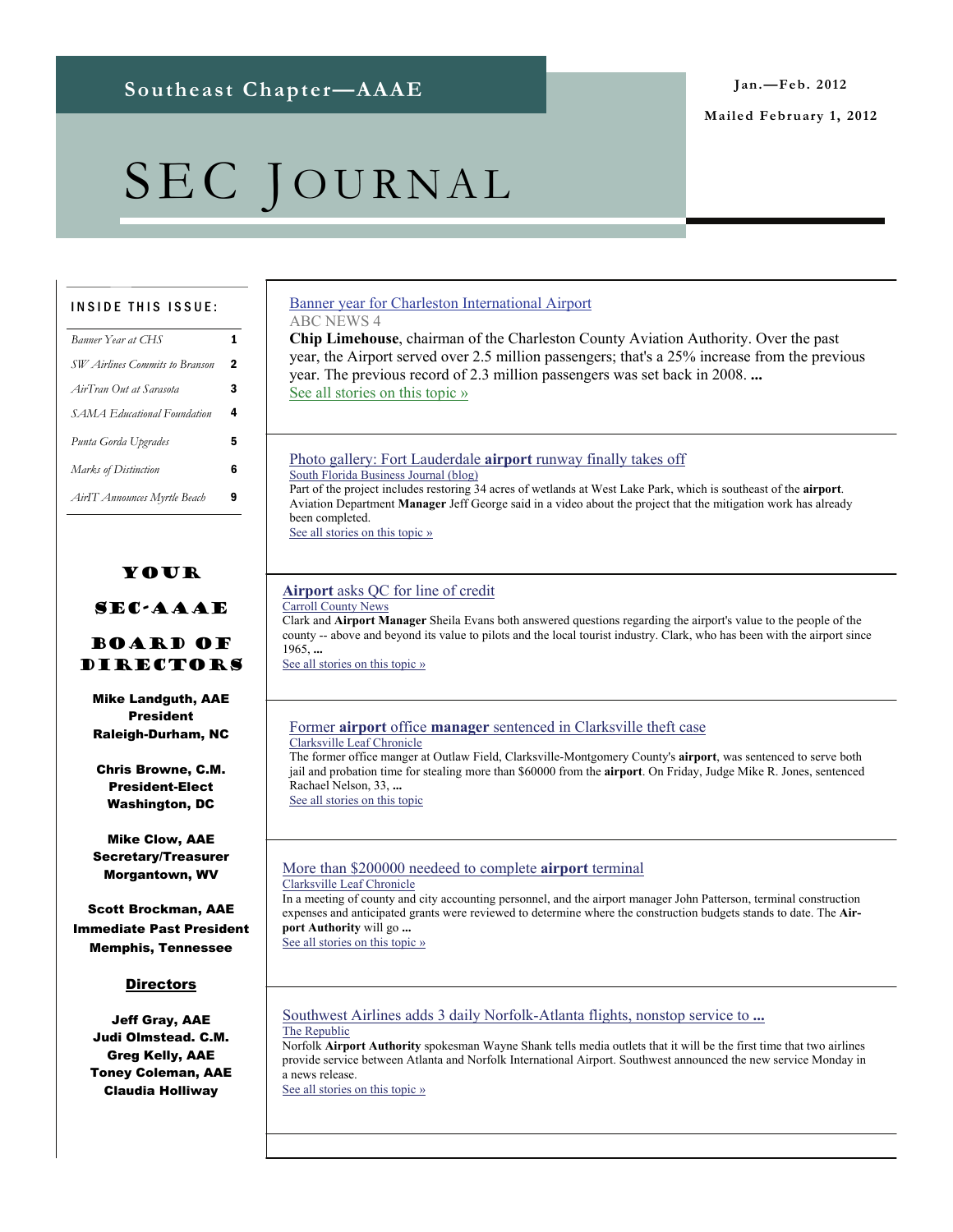The information contained in this newsletter is for general information purposes only. The information is provided by the Southeast Chapter of the American Association of Airport Executives and while we endeavor to keep the information up to date and correct, we make no representations or warranties of any kind, express or implied, about the completeness, accuracy, reliability, suitability or availability with respect to the website(s) noted herein or the information, products, services, or related graphics contained in the newsletter or on the website(s) noted for any purpose. Any reliance you place on such information is, therefore, strictly at your own risk.

 In no event will the Southeast Chapter of the American Association of Airport Executives be liable for any loss or damage including without limitation, indirect or consequential loss or damage, or any loss or damage whatsoever arising from loss of data or profits arising out of, or in connection with, the use of this newsletter.

 Through this newsletter you are able to link to other websites which are not under the control of the Southeast Chapter of the American Association of Airport Executives. We have no control over the nature, content, comments, language and availability of those sites. The inclusion of any links does not imply a recommendation or endorsement of the views expressed within any links.

 The Southeast Chapter of the American Association of Airport Executives is confident every effort is made to keep the website(s) noted herein up and running smoothly; however, The Southeast Chapter of the American Association of Airport Executives takes no responsibility for, and will not be liable for, the website (s) being temporarily unavailable due to technical issues beyond our control or links that have expired, are disabled or misdirected.

 Linked headlines for the Southeast Chapter—AAAE Journal provided by Google News at www.news.google.com unless otherwise noted.

#### [Sen. Rand Paul stopped by security at Nashville](http://www.google.com/url?sa=X&q=http://www.courier-journal.com/article/20120123/NEWS01/301230043/Sen-Rand-Paul-stopped-by-security-at-Nashville-International-Airport-TSA-says-he-was-never-detained%3Fodyssey%3Dtab%257Cmostpopular%257Ctext%257CFRONTPAGE&ct=ga&cad=CAEQARgAIAAoATAAOABApMH2-ARIAVAAWABiAmVu&cd=yNKTrB0awys&usg=AFQjCNH-kvIn_U0cKGBtq9YgyJomxngh3Q) **International Airport**; TSA **...**

Louisville Courier-Journal

Rand Paul, R-Ky., was stopped Monday by federal security officials at Nashville **International Airport** and removed from the screening area by police. Moira Bagley, his spokeswoman, said on Twitter that the senator had called her about the incident. [See all stories on this topic »](http://www.google.com/url?sa=X&q=http://news.google.com/news/story%3Fncl%3Dhttp://www.courier-journal.com/article/20120123/NEWS01/301230043/Sen-Rand-Paul-stopped-by-security-at-Nashville-International-Airport-TSA-says-he-was-never-detained%253Fodyssey%253Dtab%25257Cmostpopular%25257Ctext%25257CFRONTPAGE%26hl%3Den%26geo%3Dus&ct=ga&cad=CAEQARgAIAAoBjAAOABApMH2-ARIAVAAWABiAmVu&cd=yNKTrB0awys&usg=AFQjCNFVzRFV-GGXxTxsaDI3uuc2Ke_iYA)

#### [Fewer passengers use Southwest Florida](http://www.google.com/url?sa=X&q=http://www.naplesnews.com/news/2012/jan/23/fewer-passengers-use-southwest-florida-airport/&ct=ga&cad=CAEQARgAIAAoATACOAJApMH2-ARIAVAAWABiAmVu&cd=yNKTrB0awys&usg=AFQjCNEI0W5zGji1L5grL0EuDSydWMUcHg) **International Airport** in December

Naples Daily News

Passenger traffic decreased by nearly 4 percent in December, compared to the previous year, at Southwest Florida **International Airport**. Last month, 667789 passengers traveled through the **airport**, a decrease of 3.8 percent compared to December 2010.

[See all stories on this topic »](http://www.google.com/url?sa=X&q=http://news.google.com/news/story%3Fncl%3Dhttp://www.naplesnews.com/news/2012/jan/23/fewer-passengers-use-southwest-florida-airport/%26hl%3Den%26geo%3Dus&ct=ga&cad=CAEQARgAIAAoBjACOAJApMH2-ARIAVAAWABiAmVu&cd=yNKTrB0awys&usg=AFQjCNG16VpDVkNTJEKEVzmS_2ModCCkhw)

#### [Southwest to offer service to Atlanta](http://www.google.com/url?sa=X&q=http://www.bizjournals.com/louisville/news/2012/01/23/southwest-to-offer-service-to-atlanta.html&ct=ga&cad=CAEQARgAIAAoATAAOABAktr2-ARIAVAAWABiAmVu&cd=2CTpG-xQXNo&usg=AFQjCNGQbdEDlyGz3l7O7qPSrUsRHjqrVg)

Bizjournals.com

"Atlanta is a vital business destination for Louisville travelers, and we are pleased to welcome Southwest's low-fare service to this very important market," Skip Miller, executive director of the Louisville **Regional Airport** Authority , said in the **...** [See all stories on this topic »](http://www.google.com/url?sa=X&q=http://news.google.com/news/story%3Fncl%3Dhttp://www.bizjournals.com/louisville/news/2012/01/23/southwest-to-offer-service-to-atlanta.html%26hl%3Den%26geo%3Dus&ct=ga&cad=CAEQARgAIAAoBjAAOABAktr2-ARIAVAAWABiAmVu&cd=2CTpG-xQXNo&usg=AFQjCNGiwrqhO1sc7FHhOc8tCrL2xVLPzw)

#### [OIA tourists, conventioneers come with added baggage](http://www.google.com/url?sa=X&q=http://www.orlandosentinel.com/business/os-cfb-cover-oia-luggage-0123-20120122,0,6658086.story&ct=ga&cad=CAEQAhgAIAAoATABOAFAhpz2-ARIAVAAWABiAmVu&cd=6H4dCADVu00&usg=AFQjCNGuogYCI6saeD366PoV2tx-99ujYQ)

Orlando Sentinel

Adding to the **airport's** rising challenge, OIA executives say, is not just the number of bags, but their size, which has grown over the years. "They're huge, they're big and they're heavy," said Ron Lewis, deputy **executive director** of operations for the **...** [See all stories on this topic »](http://www.google.com/url?sa=X&q=http://news.google.com/news/story%3Fncl%3Dhttp://www.orlandosentinel.com/business/os-cfb-cover-oia-luggage-0123-20120122,0,6658086.story%26hl%3Den%26geo%3Dus&ct=ga&cad=CAEQAhgAIAAoBjABOAFAhpz2-ARIAVAAWABiAmVu&cd=6H4dCADVu00&usg=AFQjCNESgAEXSegQRUYz1CSKU32UNl4Dxw)

#### [Southwest Airlines commits to serve Branson](http://www.google.com/url?sa=X&q=http://www.news-leader.com/article/20120120/NEWS01/301200066/0/NEWS04/%3Fodyssey%3Dnav%257Chead&ct=ga&cad=CAEQAhgAIAAoATAAOABAwcvn-ARIAVAAWABiAmVu&cd=icjzQdbtYMA&usg=AFQjCNH5V8H9ZzxpL5FuuN52udS24ubwNA) **Airport**

Springfield News-Leader

AirTran Airways currently operates flights out of Branson Airport, but the carrier was purchased by Southwest Airlines last year. Branson **Airport Manager** Jeff Bourk called Southwest's decision to keep Branson Airport "great news to hear. **...** [See all stories on this topic »](http://www.google.com/url?sa=X&q=http://news.google.com/news/story%3Fncl%3Dhttp://www.news-leader.com/article/20120120/NEWS01/301200066/0/NEWS04/%253Fodyssey%253Dnav%25257Chead%26hl%3Den%26geo%3Dus&ct=ga&cad=CAEQAhgAIAAoBjAAOABAwcvn-ARIAVAAWABiAmVu&cd=icjzQdbtYMA&usg=AFQjCNEHXT2k_aJlpTASjL93zs2WkoqpTQ)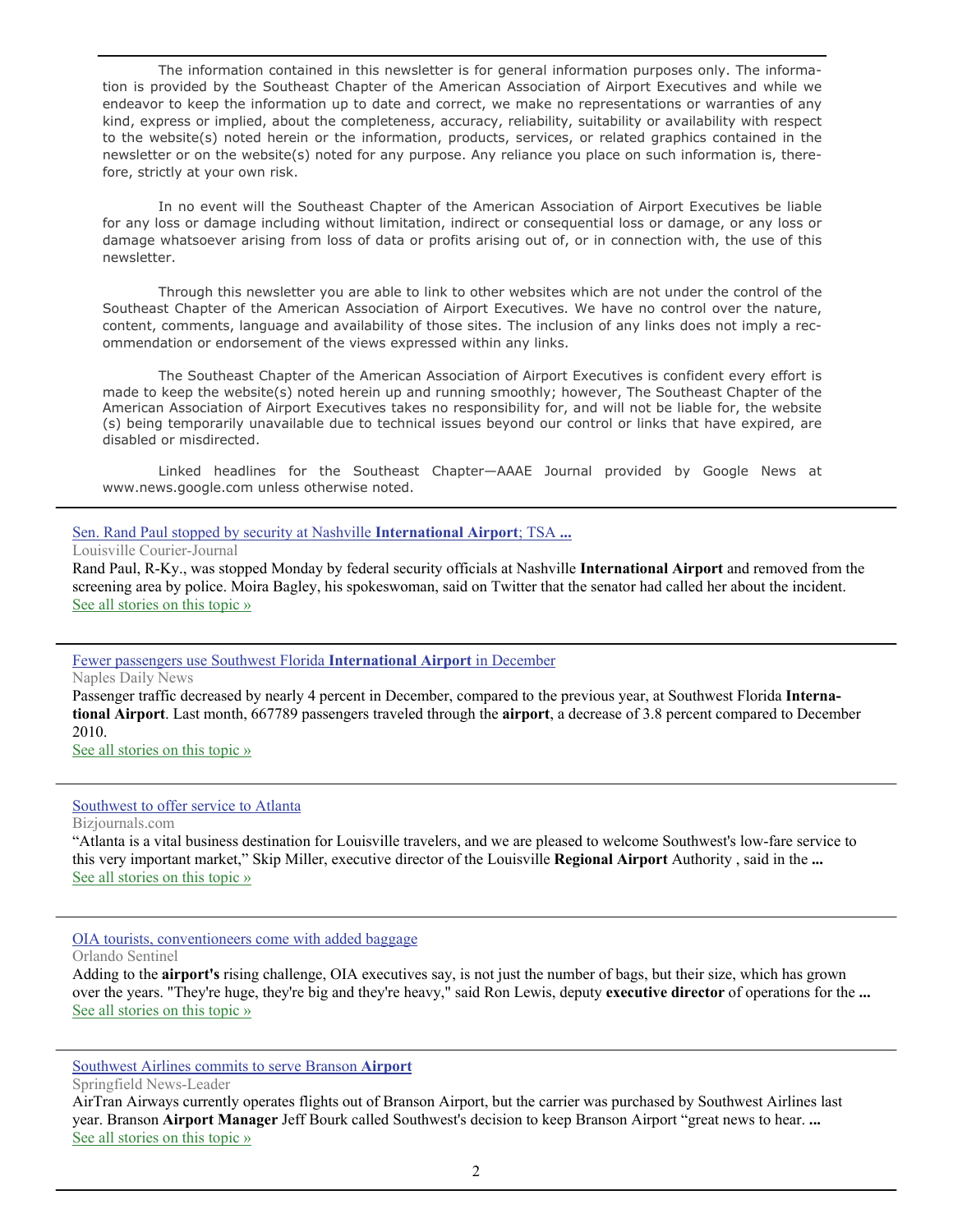### *Host of the 2012 SEC-AAAE Annual Conference*



## *Savannah—MAY 19-23, 2012*

#### [GSP pushing for cargo traffic as well as passenger traffic](http://www.google.com/url?sa=X&q=http://www.greenvilleonline.com/article/20120120/NEWS/301200029/GSP-pushing-cargo-traffic-well-passenger-traffic%3Fodyssey%3Dmod%257Cnewswell%257Ctext%257C%257Cp&ct=ga&cad=CAEQAhgAIAAoATAGOAZAwcvn-ARIAVAAWABiAmVu&cd=icjzQdbtYMA&usg=AFQjCNGtBnHgUS_Jc8MM7vzt13VJ2qEUjg)

Greenville News

The **airport** now gets an average of about 20 cargo flights a month — other than cargo shipped through Federal Express and UPS, said Nathan Garner, GSP aviation services **manager**. The goal, he said, is to "service our region. The superior value we offer **...** [See all stories on this topic »](http://www.google.com/url?sa=X&q=http://news.google.com/news/story%3Fncl%3Dhttp://www.greenvilleonline.com/article/20120120/NEWS/301200029/GSP-pushing-cargo-traffic-well-passenger-traffic%253Fodyssey%253Dmod%25257Cnewswell%25257Ctext%25257C%25257Cp%26hl%3Den%26geo%3Dus&ct=ga&cad=CAEQAhgAIAAoBjAGOAZAwcvn-ARIAVAAWABiAmVu&cd=icjzQdbtYMA&usg=AFQjCNGPdqKl-h8mTdEOhaBfLtqjMsYx4Q)

#### [AirTran pulling out of Sarasota Bradenton](http://www.google.com/url?sa=X&q=http://www.heraldtribune.com/article/20120120/ARTICLE/120129951&ct=ga&cad=CAEQARgAIAAoATAAOABArMro-ARIAVAAWABiAmVu&cd=yvRTEHeHCE8&usg=AFQjCNHpfz0dpz_lyqa1WiPFSW3Vf5VrUA) **airport**

Sarasota Herald-Tribune Despite AirTran's local success, Tampa **International** remains the **region's** biggest feeder **airport**. Of those who flew to reach Sarasota County in the 2010-11 fiscal year, 52 percent arrived in Tampa. Sarasota-Bradenton's percentage of passengers was 21.4 **...** [See all stories on this topic »](http://www.google.com/url?sa=X&q=http://news.google.com/news/story%3Fncl%3Dhttp://www.heraldtribune.com/article/20120120/ARTICLE/120129951%26hl%3Den%26geo%3Dus&ct=ga&cad=CAEQARgAIAAoBjAAOABArMro-ARIAVAAWABiAmVu&cd=yvRTEHeHCE8&usg=AFQjCNFctUGvHjn02o0bicHpk2jMmhkE6Q)

[Ceremony marks Silver Airways' arrival at Gainesville](http://www.google.com/url?sa=X&q=http://www.gainesville.com/article/20120120/ARTICLES/120129961/-1/entertainment%3FTitle%3DCeremony-marks-Silver-Airways-8217-arrival-at-Gainesville-airport&ct=ga&cad=CAEQAhgAIAAoATAAOABA6czo-ARIAVAAWABiAmVu&cd=dWVRgavzDkY&usg=AFQjCNEiQpp5b7EfwbGORN4fSAY-CSF-Gg) **airport** Gainesville Sun

**Airport CEO** Allan Penksa said the airport offered its standard incentives for a new carrier - no landing fees and free rent in the terminal for up to two years. He said the value of the incentives will depend on the number of flights and the final **...** [See all stories on this topic »](http://www.google.com/url?sa=X&q=http://news.google.com/news/story%3Fncl%3Dhttp://www.gainesville.com/article/20120120/ARTICLES/120129961/-1/entertainment%253FTitle%253DCeremony-marks-Silver-Airways-8217-arrival-at-Gainesville-airport%26hl%3Den%26geo%3Dus&ct=ga&cad=CAEQAhgAIAAoBjAAOABA6czo-ARIAVAAWABiAmVu&cd=dWVRgavzDkY&usg=AFQjCNG0DXXTn1CQDlnjTFbdlGei7aP61w)

Norfolk **airport** [sees slower rebound from recession](http://www.google.com/url?sa=X&q=http://hamptonroads.com/2012/01/norfolk-airport-sees-slower-rebound-recession&ct=ga&cad=CAEQARgAIAAoATABOAFAtuDo-ARIAVAAWABiAmVu&cd=eGwnrAdl12M&usg=AFQjCNG7AaZ3kZe9UE4Y2Hx4SBGaX7-4pg)

The Virginian-Pilot

"Our area is slow to enter a recession and equally slow to recover," said Wayne Shank, executive director of the Norfolk **Airport Authority**. "Some of our downturn in traffic is because the military curtailed travel - it's not just the business and the **...** [See all stories on this topic »](http://www.google.com/url?sa=X&q=http://news.google.com/news/story%3Fncl%3Dhttp://hamptonroads.com/2012/01/norfolk-airport-sees-slower-rebound-recession%26hl%3Den%26geo%3Dus&ct=ga&cad=CAEQARgAIAAoBjABOAFAtuDo-ARIAVAAWABiAmVu&cd=eGwnrAdl12M&usg=AFQjCNEzBE2cB4CN-48qOOHW6aVaHP0tWA)

[Ga group uses claim to back up pay-to-play proposal](http://www.google.com/url?sa=X&q=http://www.politifact.com/georgia/statements/2012/jan/23/william-perry/ga-group-uses-claim-back-pay-play-proposal/&ct=ga&cad=CAEQAhgAIAAoATACOAJAhpz2-ARIAVAAWABiAmVu&cd=6H4dCADVu00&usg=AFQjCNHHIUKlb-LgsSU0E7qJC7zisyT8AA)

PolitiFact

Atlanta Mayor Kasim Reed and Common Cause Georgia **Executive Director** William Perry went one on one during a recent broadcast on WXIA-TV, and it got quite heated. The main topic was Atlanta's process of awarding contracts to individuals and companies **...**

[See all stories on this topic »](http://www.google.com/url?sa=X&q=http://news.google.com/news/story%3Fncl%3Dhttp://www.politifact.com/georgia/statements/2012/jan/23/william-perry/ga-group-uses-claim-back-pay-play-proposal/%26hl%3Den%26geo%3Dus&ct=ga&cad=CAEQAhgAIAAoBjACOAJAhpz2-ARIAVAAWABiAmVu&cd=6H4dCADVu00&usg=AFQjCNG0NnNewsk_6q1AWijYWvN1sW7x9Q)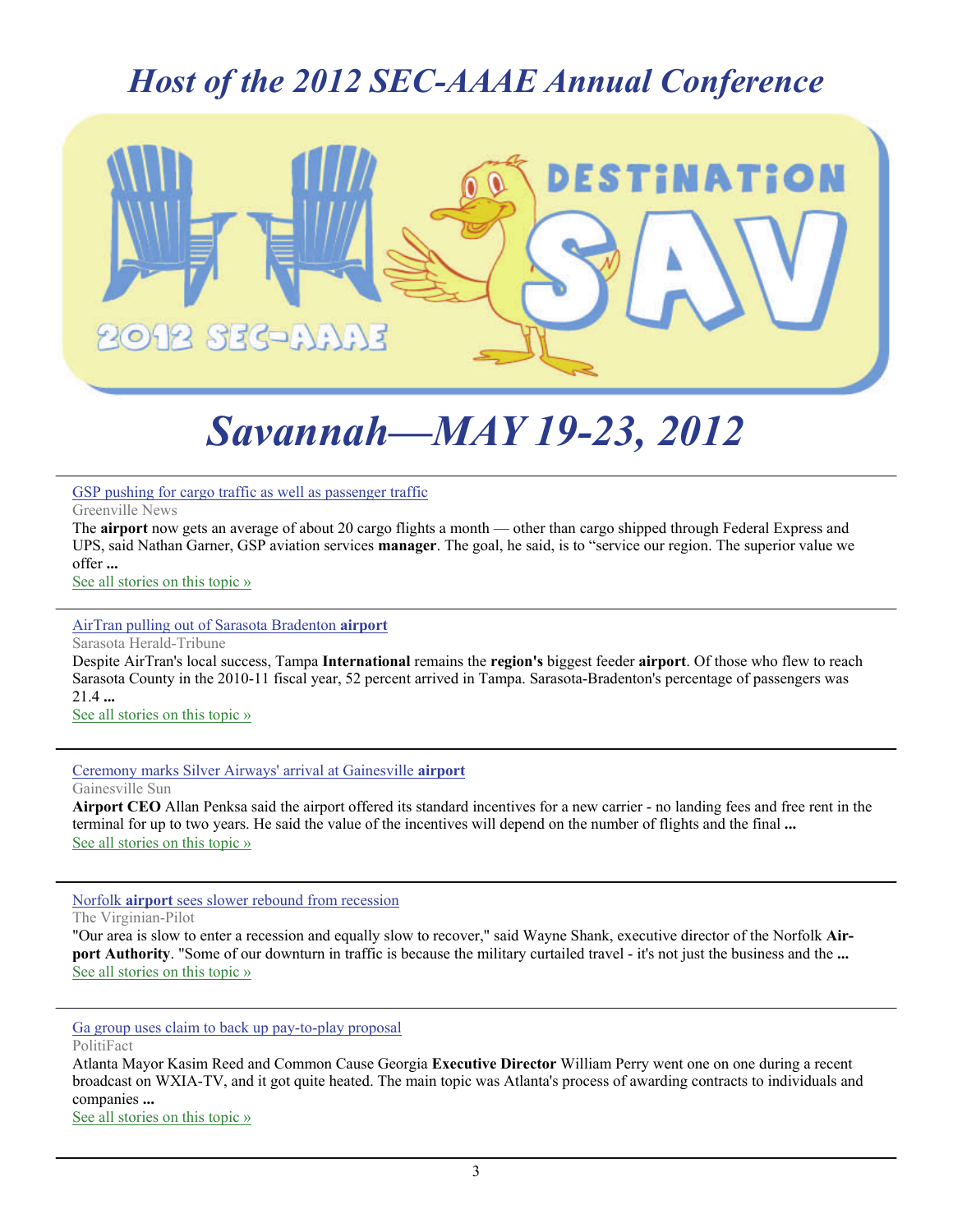#### **Congratulations to our Eight Students Awarded SAMA Educational Foundation, Inc. Scholarships for 2011-2012**

**Many thanks to Mr. Jeff Gray with the Southwest Florida International Airport for his invaluable assistance in working with Career opportunities Through Education, Inc. (COTE') to determine the award winners of the 2011-2012 Southeastern Airport Managers' Association Educational Foundation, Inc. scholastic scholarships.** 

**The winners are:** 

**...**

| Mr. Timothy Galvin—Auburn University  | Mr. Austin Grey—Eastern Kentucky University  |
|---------------------------------------|----------------------------------------------|
| Mr. John Mullaney—Auburn University   | Ms. Leslie Jackson—Hampton University        |
| Mr. Justin Bingham—Hampton University | Mr. Tyler Landry-Louisiana Tech University   |
| Mr. Henry Norris-Hampton University   | Mr. Scott Pumphrey—Louisiana Tech University |

**Each student was awarded a scholarship totaling \$1,500 for a grand total of \$12,000 awarded.** 

**Charleston**[, S.C., Chooses Denver Firm To Design Airport Makeover](http://www.google.com/url?sa=X&q=http://enr.construction.com/yb/enr/article.aspx%3Fstory_id%3D166997110&ct=ga&cad=CAcQARgBIAEoATAAOABA_tW59wRIAVgAYgVlbi1VUw&cd=-2_xb6OEimA&usg=AFQjCNG4kGf7QWk5K8Zb2sdcmySngRQKKQ) **...**

**Charleston County Aviation Authority** voted 8-4 Thursday to select Fentress Architects of Denver to design the proposed \$150 million airport makeover.

[enr.construction.com/yb/enr/article.aspx?story\\_id...](http://www.google.com/url?sa=X&q=http://enr.construction.com/yb/enr/article.aspx%3Fstory_id%3D166997110&ct=ga&cad=CAcQARgBIAEoBDAAOABA_tW59wRIAVgAYgVlbi1VUw&cd=-2_xb6OEimA&usg=AFQjCNG4kGf7QWk5K8Zb2sdcmySngRQKKQ)

[Fewer flights between Richmond, NYC likely](http://www.google.com/url?sa=X&q=http://www2.timesdispatch.com/business/2011/dec/16/1/deal-could-mean-fewer-flights-from-ric-to-new-york-ar-1549523/&ct=ga&cad=CAEQARgAIAAoATABOAFAt9iw9wRIAVAAWABiAmVu&cd=ac1mR8gk3ps&usg=AFQjCNET4yXndcAajumkRgPLzjiT7LO2mA) Richmond Times Dispatch Three major **airports** serve the New York metropolitan **region**: LaGuardia, Kennedy and Newark Liberty **International Airport**. Richmond International now sees 17 peak-day departures with a total of 850 seats going to those **airports**, Bell said: five to JFK **...** [See all stories on this topic »](http://www.google.com/url?sa=X&q=http://news.google.com/news/story%3Fncl%3Dhttp://www2.timesdispatch.com/business/2011/dec/16/1/deal-could-mean-fewer-flights-from-ric-to-new-york-ar-1549523/%26hl%3Den%26geo%3Dus&ct=ga&cad=CAEQARgAIAAoBjABOAFAt9iw9wRIAVAAWABiAmVu&cd=ac1mR8gk3ps&usg=AFQjCNGVmhgmFFpDxK0V3O1ZCDZnUuE9MA)

[GTRA flies through](http://www.google.com/url?sa=X&q=http://www.cdispatch.com/news/article.asp%3Faid%3D15209&ct=ga&cad=CAcQARgAIAAoATAAOABArrDp-ARIAVAAWABiBWVuLVVT&cd=ij2VlKRwzro&usg=AFQjCNG9oRrD-qwXafndPYf0msu6LX9nyg) **FAA** inspection

The Commercial Dispatch

The Golden Triangle Regional Airport authority got good news Friday about the airport's safety rating. Authority executive director Mike Hainsey said last week's inspection yielded no discrepancies -- the third consecutive year the airport has gone **...** [See all stories on this topic »](http://www.google.com/url?sa=X&q=http://news.google.com/news/story%3Fncl%3Dhttp://www.cdispatch.com/news/article.asp%253Faid%253D15209%26hl%3Den%26geo%3Dus&ct=ga&cad=CAcQARgAIAAoBjAAOABArrDp-ARIAVAAWABiBWVuLVVT&cd=ij2VlKRwzro&usg=AFQjCNGnznSboHFwiAuaNpBQPAg0tD0XOQ)

Travel at Lynchburg **Regional Airport** [drops after Delta exit](http://www.google.com/url?sa=X&q=http://www.roanoke.com/business/wb/303807&ct=ga&cad=CAEQARgAIAAoATAAOABAjtXp-ARIAVAAWABiAmVu&cd=89QelAR3Kww&usg=AFQjCNGt97bgx5-_7R0XMU8UNNPx7yoERA)

Roanoke Times

But **airport** director Mark Courtney told The Lynchburg News & Advance that the **airport** still recorded its third-highest passenger count in the past 10 years. A total 146000 passengers flew to or from the **airport** last year. **...** [See all stories on this topic »](http://www.google.com/url?sa=X&q=http://news.google.com/news/story%3Fncl%3Dhttp://www.roanoke.com/business/wb/303807%26hl%3Den%26geo%3Dus&ct=ga&cad=CAEQARgAIAAoBjAAOABAjtXp-ARIAVAAWABiAmVu&cd=89QelAR3Kww&usg=AFQjCNH3AqClauN5ShRRY6QMTlGLBc-s4g)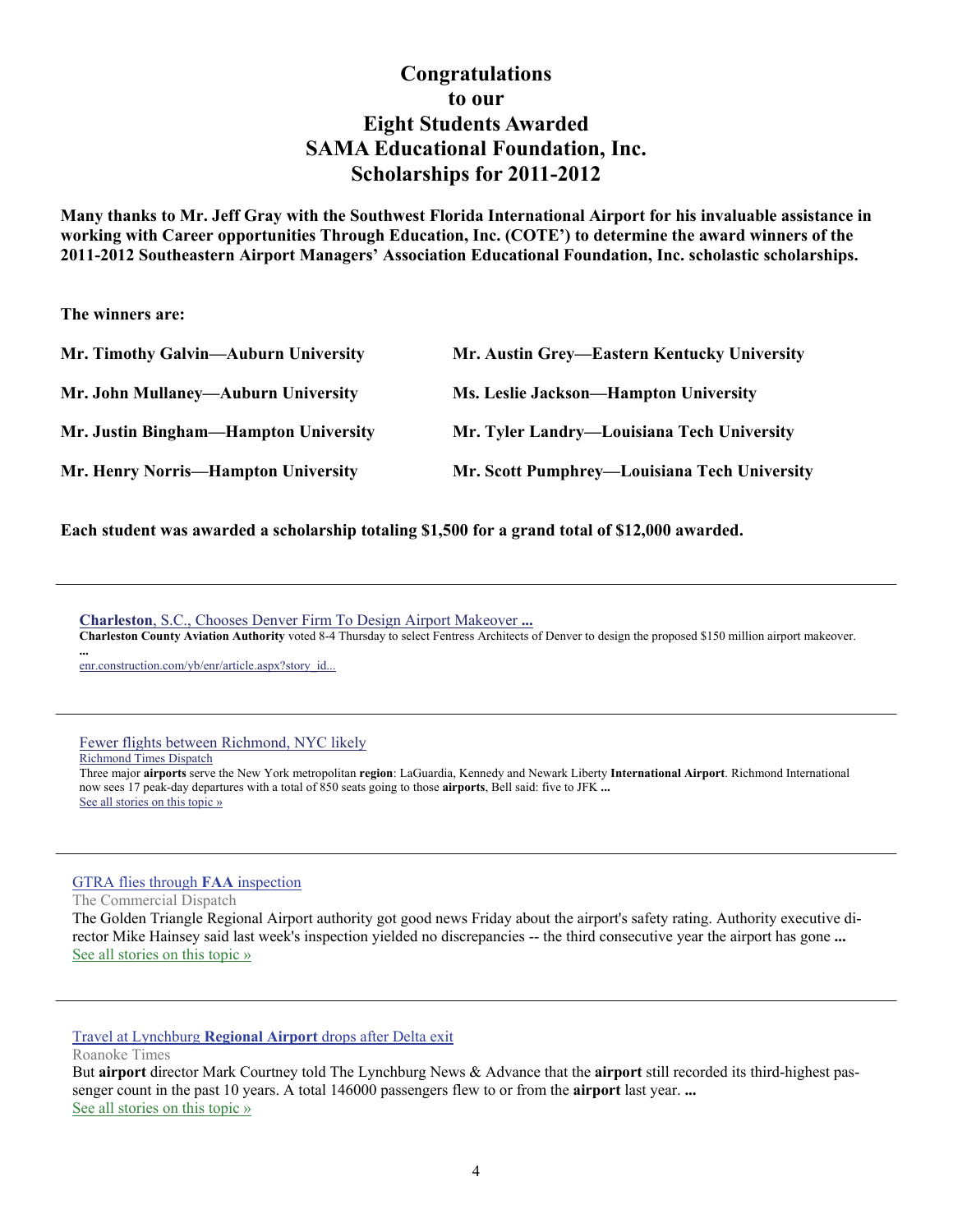[Miami TSA officer and his wife charged with stealing from passengers' luggage](http://www.google.com/url?sa=X&q=http://www.foxnews.com/us/2012/01/21/miami-tsa-officer-and-his-wife-charged-with-stealing-from-passengers-luggage/&ct=ga&cad=CAEQARgAIAAoATAAOABAvfPp-ARIAVAAWABiAmVu&cd=W8SbJdkveVk&usg=AFQjCNGT-cO05lx_VYjUSzwlE_7Ncsm5Nw)

Fox News

MIAMI – A **Transportation Security Administration** (TSA) worker at Miami International Airport was charged with grand theft after allegedly stealing from passengers' bags and hiding the items in a special constructed pocket added to his uniform jacket. **...**

[See all stories on this topic »](http://www.google.com/url?sa=X&q=http://news.google.com/news/story%3Fncl%3Dhttp://www.foxnews.com/us/2012/01/21/miami-tsa-officer-and-his-wife-charged-with-stealing-from-passengers-luggage/%26hl%3Den%26geo%3Dus&ct=ga&cad=CAEQARgAIAAoBjAAOABAvfPp-ARIAVAAWABiAmVu&cd=W8SbJdkveVk&usg=AFQjCNG6hIfrrAr4LY-6fRd0QLaUjqyIXg)

[It's been 15 years since commercial air service left Vero Beach; officials say](http://www.google.com/url?sa=X&q=http://www.tcpalm.com/news/2012/jan/21/its-been-15-years-since-commercial-air-service/&ct=ga&cad=CAEQARgAIAAoATABOAFA75vu-ARIAVAAWABiAmVu&cd=mHEc6NdR0ak&usg=AFQjCNEH7v_nmtwd5P50OZOMUHn523uGcQ) **...**

TCPalm

By Ed Bierschenk PHOTO CONTRIBUTED BY VERO BEACH **MUNICIPAL AIRPORT** By 1950, Eastern Airlines had 15 employees at the Vero Beach airport and increased the number of passengers it carried daily from six to 141. The last Eastern flight out of Vero Beach **...** [See all stories on this topic »](http://www.google.com/url?sa=X&q=http://news.google.com/news/story%3Fncl%3Dhttp://www.tcpalm.com/news/2012/jan/21/its-been-15-years-since-commercial-air-service/%26hl%3Den%26geo%3Dus&ct=ga&cad=CAEQARgAIAAoBjABOAFA75vu-ARIAVAAWABiAmVu&cd=mHEc6NdR0ak&usg=AFQjCNFVSVehQ8bXJOgYY9_-1KzzEKgu5g)

Punta Gorda **Airport** [gets millions in upgrades](http://www.google.com/url?sa=X&q=http://www.abc-7.com/story/16575240/punta-gorda-airport-gets-millions-in-upgrades&ct=ga&cad=CAEQARgAIAAoATAEOARApqbz-ARIAVAAWABiAmVu&cd=-wOqQQuGDuM&usg=AFQjCNEApV2wOs3c5XN26JDPypAC1vY62A)

WZVN-TV

Director Gary Quill says the **airport** added two airlines 4 years ago, which helped air travel spike by more than half last year to almost 300 thousand travelers. Southwest Florida **International** sees double that in one month. Still, Quill says those are **...** [See all stories on this topic »](http://www.google.com/url?sa=X&q=http://news.google.com/news/story%3Fncl%3Dhttp://www.abc-7.com/story/16575240/punta-gorda-airport-gets-millions-in-upgrades%26hl%3Den%26geo%3Dus&ct=ga&cad=CAEQARgAIAAoBjAEOARApqbz-ARIAVAAWABiAmVu&cd=-wOqQQuGDuM&usg=AFQjCNEuCshwutC-gRRuUruWdPhadsq1GA)

#### ERAU **aircraft** [maintenance director wins award](http://www.google.com/url?sa=X&q=http://www.news-journalonline.com/news/local/east-volusia/2012/01/23/erau-aircraft-maintenance-director-wins-award.html&ct=ga&cad=CAcQARgAIAAoATAAOABA4I30-ARIAVAAWABiBWVuLVVT&cd=k1ZF5Y5x6Bk&usg=AFQjCNHlNAMiM-XOFaHMX9zLJGc0IXE7Tw)

Daytona Beach News-Journal

The committee is a partnership of the **Federal Aviation Administration** and numerous general-aviation industry sponsors. The mission of its General Aviation Awards program is to recognize individual aviation professionals on the local, regional, **...** [See all stories on this topic »](http://www.google.com/url?sa=X&q=http://news.google.com/news/story%3Fncl%3Dhttp://www.news-journalonline.com/news/local/east-volusia/2012/01/23/erau-aircraft-maintenance-director-wins-award.html%26hl%3Den%26geo%3Dus&ct=ga&cad=CAcQARgAIAAoBjAAOABA4I30-ARIAVAAWABiBWVuLVVT&cd=k1ZF5Y5x6Bk&usg=AFQjCNEK0o1i636Y8pO-YuspFNxB_gumqA)

#### [New airline to bring maintenance jobs to Gainesville](http://www.google.com/url?sa=X&q=http://www.alligator.org/news/local/article_c70f5cae-4587-11e1-b479-0019bb2963f4.html&ct=ga&cad=CAEQARgAIAAoATAAOABA-t30-ARIAVAAWABiAmVu&cd=gA2ouuecGGs&usg=AFQjCNHkJwCy3DaCMgRmedGiBthBvtNjFA)

The Independent Florida Alligator

Silver Airways Corp. announced Friday it plans to move its maintenance department to Gainesville **Regional Airport**, a move that will primarily create maintenance jobs, said Darrell Richardson, CEO of Silver Airways. "As many local people as we can hire, **...**

[See all stories on this topic »](http://www.google.com/url?sa=X&q=http://news.google.com/news/story%3Fncl%3Dhttp://www.alligator.org/news/local/article_c70f5cae-4587-11e1-b479-0019bb2963f4.html%26hl%3Den%26geo%3Dus&ct=ga&cad=CAEQARgAIAAoBjAAOABA-t30-ARIAVAAWABiAmVu&cd=gA2ouuecGGs&usg=AFQjCNFLfH2jCv-dTVF7foLJLiwCLnc8dA)

#### [Input sought on](http://www.google.com/url?sa=X&q=http://www.dnj.com/article/20120123/NEWS01/201230310&ct=ga&cad=CAEQARgAIAAoATAAOABA29_0-ARIAVAAWABiAmVu&cd=kTiWlNwM0VQ&usg=AFQjCNEWQtKB4WG0ZVn7L_85qJT8gMnS9Q) **airport** improvements

The Daily News Journal

MURFREESBORO — Those wishing to learn more about future improvements at the Murfreesboro **Municipal Airport** should make plans to attend a public hearing before the Murfreesboro Planning Commission at 7 pm Feb. 1. Development of this Airport Layout Plan **...**

[See all stories on this topic »](http://www.google.com/url?sa=X&q=http://news.google.com/news/story%3Fncl%3Dhttp://www.dnj.com/article/20120123/NEWS01/201230310%26hl%3Den%26geo%3Dus&ct=ga&cad=CAEQARgAIAAoBjAAOABA29_0-ARIAVAAWABiAmVu&cd=kTiWlNwM0VQ&usg=AFQjCNFXCziLC9RRnAiyAdaENiHI0duDiA)

[Southwest says AirTran to exit 6 US](http://www.google.com/url?sa=X&q=http://www.reuters.com/article/2012/01/23/uk-southwest-idUSLNE80M00L20120123&ct=ga&cad=CAEQARgAIAAoATAEOARAl6D1-ARIAVAAWABiAmVu&cd=HN3A3K8HTmY&usg=AFQjCNHFIuffO-iunwCZUvecGNSu4OFPNg) **airports**

Reuters

Southwest said in a statement that AirTran workers at those **airports** would have a chance to move within the company once those operations ended. AirTran operations will continue at 22 US and **international airports** in such places as Charlotte, **...** [See all stories on this topic »](http://www.google.com/url?sa=X&q=http://news.google.com/news/story%3Fncl%3Dhttp://www.reuters.com/article/2012/01/23/uk-southwest-idUSLNE80M00L20120123%26hl%3Den%26geo%3Dus&ct=ga&cad=CAEQARgAIAAoBjAEOARAl6D1-ARIAVAAWABiAmVu&cd=HN3A3K8HTmY&usg=AFQjCNHZYvgzxUFmPaXpCjKAw7sLg8JtYQ)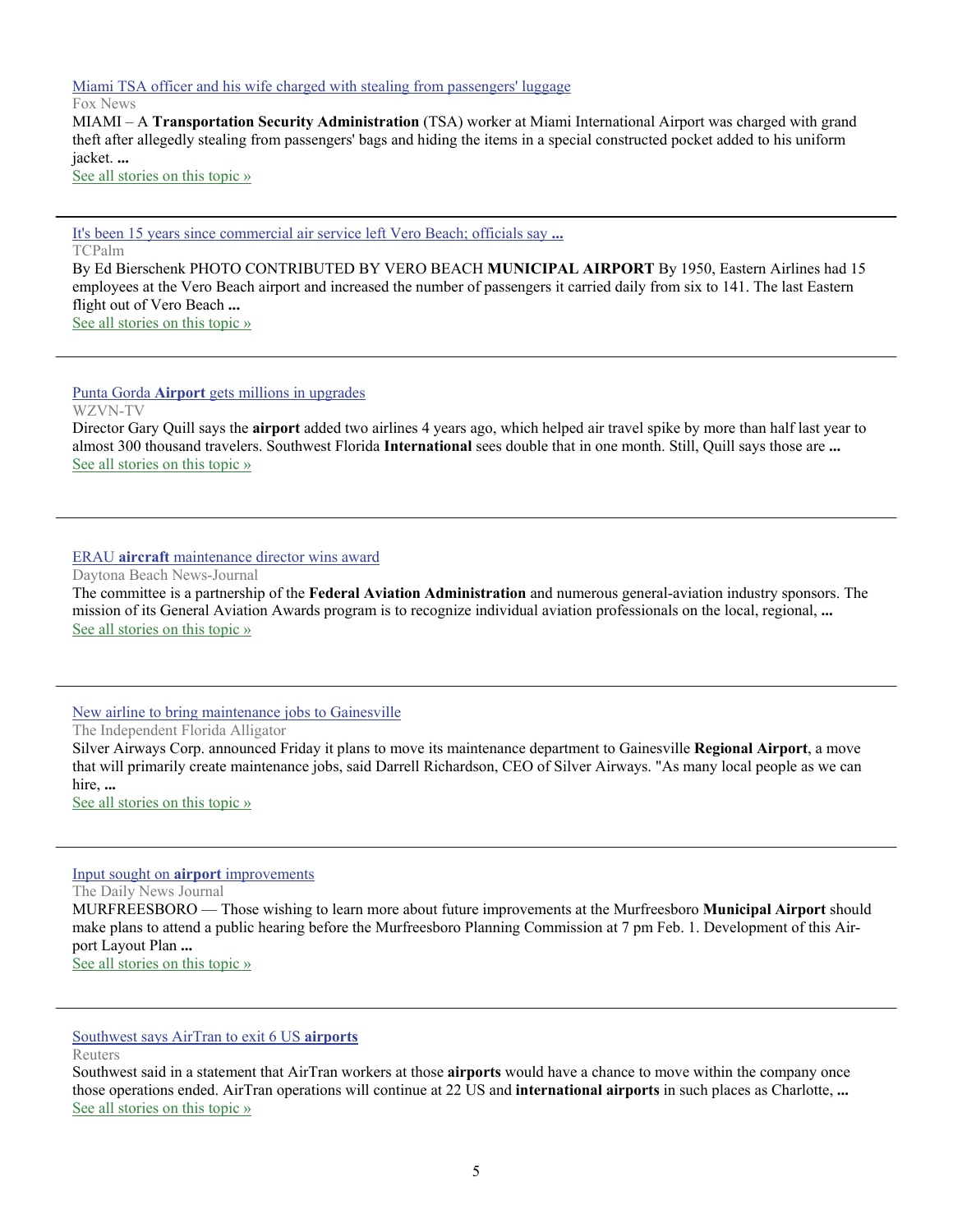#### **2011 FAA AIRPORT SAFETY MARK OF DISTINCTION AWARDS**

It is with great pleasure that we announce the recipients of the FAA, Southern Region, Airport Safety Mark of Distinction Awards for 2011! ALL of these airports have demonstrated an exemplary effort or initiative, in the name of safety, that is worthy of praise!

Airport Safety Mark of Distinction:

Golden Triangle Regional Airport (GTR), Columbus, MS For their safe and successful oversight of a major 1500' runway and taxiway extension project that was completed in July 2011. This was a well-managed project for an airport with only one runway and a very limited staff. Not only was the project completed on time and on budget, but also without any accidents, incidents, loss of air carrier operations, or runway incursions.

Columbia Metropolitan Airport (CAE), Columbia, SC For their in-house development of a Paperless Airfield Inspection and Reporting System (PAIRS) and for their safe and successful rehabilitation of Runway 11-29. The PAIRS has improved the self-inspection program at the airport to ensure Part 139 compliance. The major runway construction project was completed without any reported Vehicle or Pedestrian Deviations.

Melbourne International Airport (MLB), Melbourne, FL For their improvements with the Aircraft Rescue and Fire Fighting (ARFF) services. The ARFF department has implemented a new management and training program that exceeds the minimum Part 139 standards. The administration and oversight of the program includes enhanced training for ARFF personnel with exemplary emergency response procedures that include a city-wide Airport Tactical Response Guide.

#### Tunica Airport (UTA), Tunica, MS

For their safe and successful development of the airport over the past 6 years. In 2003 the airport opened as a General Aviation Airport with very limited staff. The airport met Part 139 requirements for initial certification as a Class IV airport in 2005. At that time there was a 7000' runway and a 1975 ARFF truck, no airline terminal and no scheduled air carrier service. By 2011, the airport is now operating as a Class I airport with scheduled service, an 8500' runway, a new airline terminal, an ARFF station, a hydrant fueling system, and new ARFF equipment. The airport managed all of these projects very well while maintaining Part 139 standards.

Story provided by:

Patrick L. Rogers II Lead, Airport Certification Safety Inspector FAA Southern Region (404) 305-6716 fax -6730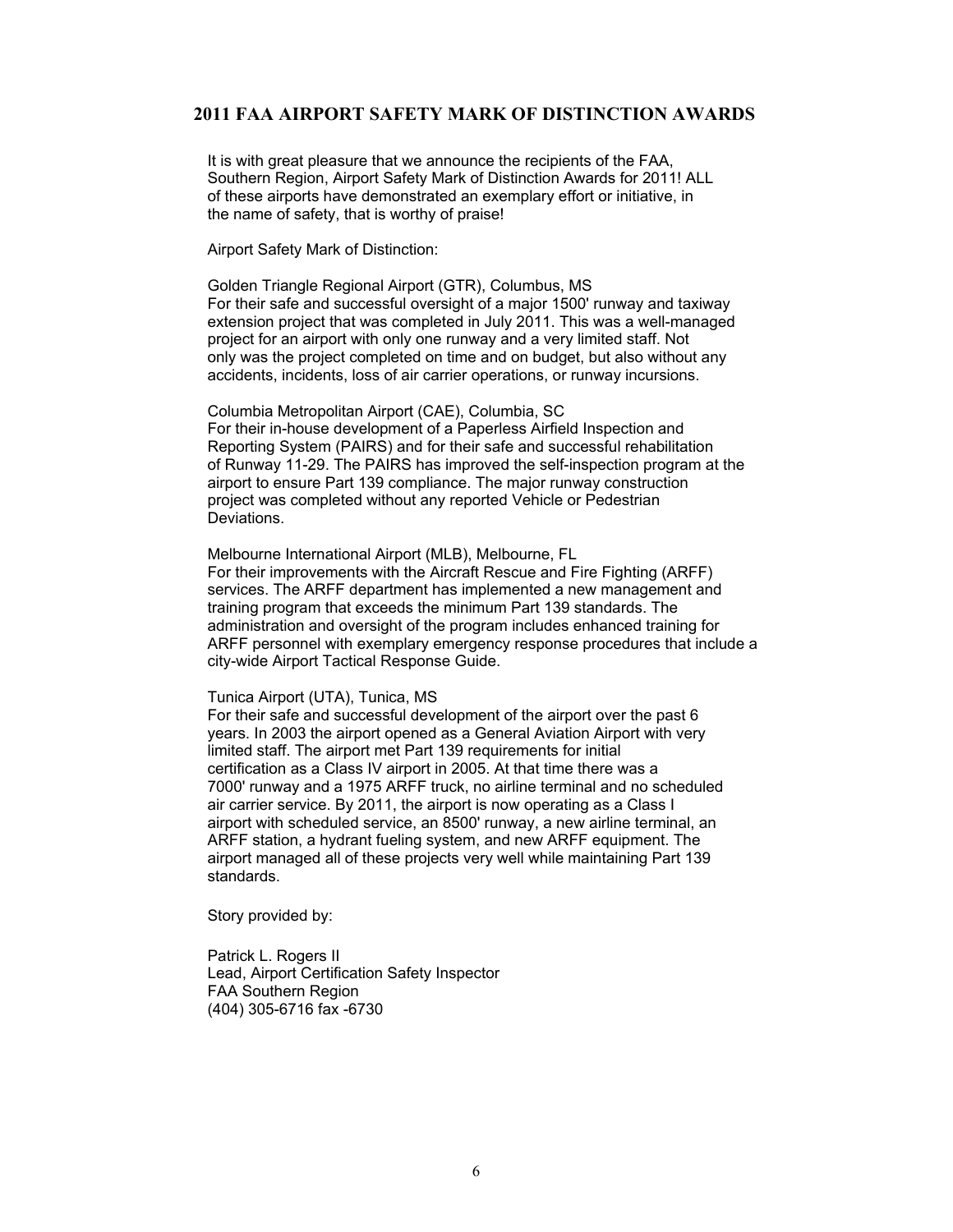#### **EagleMed Opens Base at Greenville Downtown Airport in S.C.**

When a medical emergency occurs, time is crucial to saving lives. "Up until now, people in the Upstate of South Carolina who needed emergency long distance critical care air ambulance service had to wait for a plane out of Charlotte, N.C. or Gwinnett, G.A.," according to David Ellis, Program Manager, of EagleMed South Carolina. "Often these planes were already booked and some aren't available 24 hours a day, so during a time sensitive situation, critical hours were lost," Ellis said.

"Most people think of helicopters when they think of air medical transport flights," according to Ellis. Sometimes helicopters are the only mode of air transportation because they can land at an accident scene and take a patient directly to a hospital, therefore by-passing the need for an airport. But helicopters aren't an option for long distance trips, because of their slower speed and their fuel reserve limitations which limits the distance they can travel without stopping to refuel. Helicopters also speed and their fuel reserve limitations which limits the distance they can travel without stopping to refuel. Helicopters also<br>can't fly in some weather conditions, like during times of high winds. Airplanes can transport "Our sister company, Med-Trans, operates the medical helicopter services for the Greenville Hospital System, Spartanburg Regional, and AnMed Hospital in Anderson," stated Ellis. "Through them, we saw the need for a regional, medically equipped airplane to help patients," Ellis said. "Most people think of helicopters when they think of air medical transport flights," according to Ellis. Sometimes helicopters are the only mode of air transportation because they can land at an accident scene and take a p **EagleMed Opens Base at Greenville Downtown Airport in S.C.**<br>When a medical emergency occurs, time is crucial to saving lives. "Up until now, people in the Upstate of South<br>needed emergency long distance critical care air

"About 50 percent of our flights so far have been to take patients with serious burns to the regional burn treatment center in Augusta, GA," Ellis said. "EagleMed will also be used to fly patients who have suffered a stroke; or are in need of highly specialized cardiovascular or vascular surgery to Charleston, S.C.," stated Ellis. "Special pediatric and neonatal patients will be transported to the Greenville Hospital System or to Charleston, depending on the situation and their location," Ellis added. "We are notified of critical care situations by emergency workers, and while the patient is being stabilized, an ambulance will transport our specialized team to pick up the patient and bring them to the airport," Ellis said.

The patient, along with one family member, can then be flown in the pressurized cabin of a medically equipped King Air 90 The patient, along with one family member, can then be flown in the pressurized cabin of a medically equipped King Air 90 aircraft that has a non-stop range of 900 miles and can fly 250 miles per hour (mph). All EagleMed a figured for mission critical transports. Each is equipped with state of the art medical and emergency equipment like heart figured for mission critical transports. Each is equipped with state of the art medical and emergency equipment like heart<br>monitors that have the capabilities for monitoring standard heart tracings as well as 12-Lead diagn tion, pacing, ETCO2, and pulse oximetry. Other transport equipment includes: transport ventilators, 3 channel infusion pumps tion, pacing, ETCO2, and pulse oximetry. Other transport equipment includes: transport ventilators, 3 channel infusion pumps<br>and a medical loading system. This equipment, in conjunction with the highly skilled medical team Med's planes into a "flying intensive care unit". ercent of our flights so far have been to take patients with serious burns to the regional burn treatment center in<br>A," Ellis said. "EagleMed will also be used to fly patients who have suffered a stroke; or are in need of

In comparison, a typical medical helicopter can fly 138 mph, provides a non-stop range of just 350 miles, the cabin is nonpressurized and there sometimes isn't room for an accompanying family member.

"Air transport helps provide people who live or work in rural areas with the same access to high quality health care facilities "Air transport helps provide people who live or work in rural areas with the same access to high quality health care facilities<br>that residents of metropolitan areas have," stated Ellis. "When we looked for a new base airpo and we also looked at the airport's weather history patterns of how much time they didn't have weather good enough to take off and we also looked at the airport's weather history patterns of how much time they didn't have weather good enough to take or land in. All these considerations pointed us to the Greenville Downtown Airport (GMU). At GMU, G had a large hangar and office space available that could be converted into a base, much like a fire department station, So Eagle-Med is ready when an emergency happens," according to Ellis. "Not many air ambulance services do this, some have people on call but that can add hours to the trip time waiting for them to report to the airport.," Ellis added. In comparison, a typical medical helicopter can fly 138 mph, provides a non-stop range of just 350 miles, the cabin<br>pressurized and there sometimes isn't room for an accompanying family member.<br>"Air transport helps provide

Continued on next page...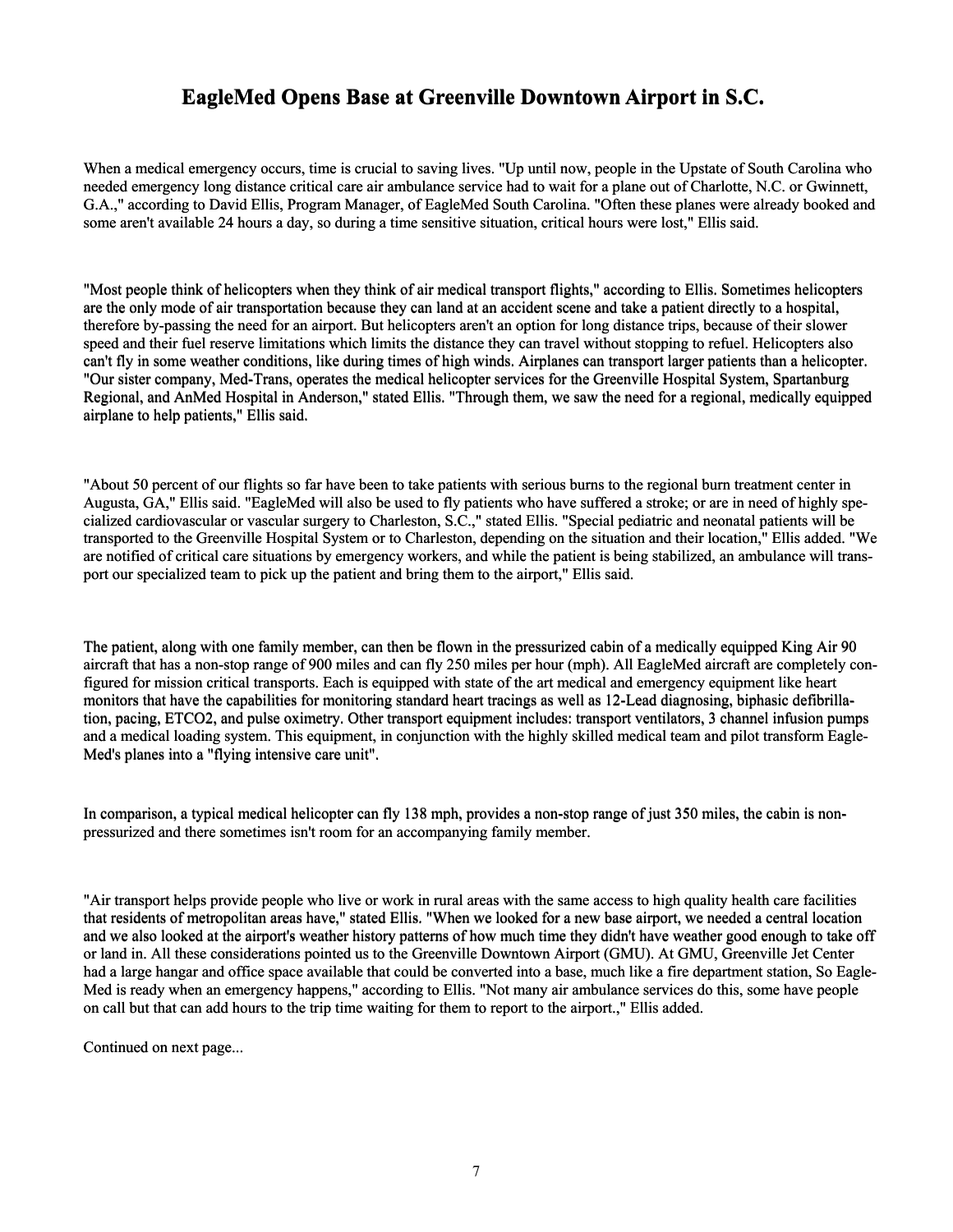"EagleMed reacts to an emergency like an ambulance does, so in emergent cases we take care of the patient first and figure out the payment for our services later," stated Ellis "Most air ambulance services require proof of payment first," according to Ellis. "That is one reason I am proud to be with EagleMed, the patent's health comes first, even if we never get paid,' Ellis added.

"From our new base at GMU, we can respond to emergencies within a 900 mile radius, so from this location we can provide critical care air transport services as far North as Massachusetts, South all the way to the tip of Florida, East to the coast and West to Arkansas, Missouri and Louisiana," stated Ellis. "From our new base at GMU, we can respond to emergencies within a 900 mile radius, so from<br>critical care air transport services as far North as Massachusetts, South all the way to the tip of<br>West to Arkansas, Missouri and

"EagleMed is an excellent addition to a diverse group of aviation businesses based at the Greenville Downtown Airport," stated Joe Frasher, Airport Director at the Greenville Downtown Airport. "EagleMed is going to be a great asset to our community and we are so happy to have them," Frasher added. we are so happy to have them," Frasher added. the payment for our services later," stated Ellis "Most air ambulance services require proof of payment first," according to Ellis.<br>"That is one reason I am proud to be with EagleMed, the patent's health comes first, even

Arkansas, Colorado, Kansas, Missouri, Nebraska, Oklahoma, Texas, New Mexico and now South Carolina. EagleMed is proud to be accredited by the Commission on Accreditation of Medical Transport Services. All EagleMed medical personnel are specialty trained and have a variety of advanced clinical certifications. EagleMed operates a total of twenty five medically equipped rotor wing and fixed wing aircraft and employs approximately 300 people. EagleMed South Carolina is located at 7 Airport Road Ext., Hangar #9, Greenville, SC 29607-2633. For more information about EagleMed please visit http:// www.flyeaglemed.com/ or contact David Ellis, Program Manager, at David.Ellis@flyeaglemed.com or at 800-525-5220. EagleMed was founded in 1977 and provides air ambulance service to over 6,000 patients annually. EagleMed offers servi<br>Arkansas, Colorado, Kansas, Missouri, Nebraska, Oklahoma, Texas, New Mexico and now South Carolina. Eag

The Greenville Downtown Airport, whose airport identifier is GMU, is the busiest general aviation airport in South Carolina and is a self-sufficient entity with financial strength that doesn't rely on local taxpayers for funding. GMU is home to Greenville and is a self-sufficient entity with financial strength that doesn't rely on local taxpayers for funding. GMU is home to Greenvil<br>Jet Center, the largest Fixed Base Operation (FBO) in S.C., as well as more than 25 other av 453 jobs that annually contribute more than \$35.2 million to the Upstate economy. For more information about GMU please visit<http://www.greenvilledowntownairport.com> or contact Joe Frasher at  $864-242-4777$  or visit http://www.greenvilledowntownairport.com or contact Joe Frasher at 864-242-4777 or [joe@greenvilledowntownairport.com](mailto:joe@greenvilledowntownairport.com)

 Story provided by: Lara Kaufmann For additional information, contact Lara at 864.634.1380

### **THIS IS CLOSE TO THE LAST CHANCE!**



**REGISTER NOW AT <http://events.aaae.org/sites/120305/registration.cfm>**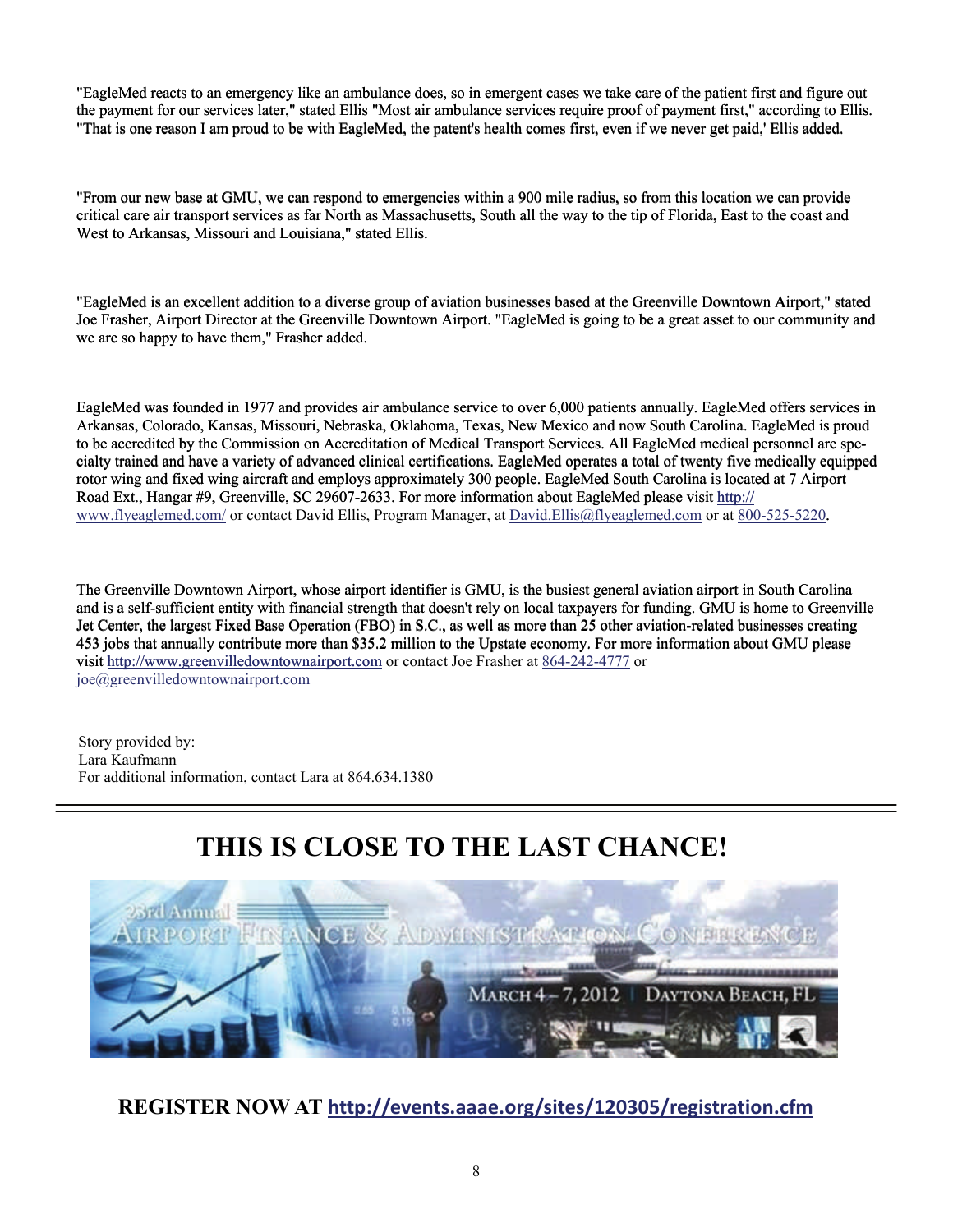#### **AIR-TRANSPORT IT SERVICES, INC. ANNOUNCES THAT MYRTLE BEACH INTERNATIONAL AIRPORT HAS CHOSEN THE SUITE OF AIRIT OPERATIONAL, PASSENGER PROCESSING AND BUSINESS SYS-TEMS TO DELIVER MAXIMUM FUNCTIONALITY AND FLEXIBILITY TO THEIR NEW TERMINAL PRO-JECT**

**January 16, 2012, Orlando, FL –** Air-Transport IT Services, Inc. (AirIT), a key provider of diversified information technology products and services to the air transportation industry, announced the commencement of a project to provide multiple technology solutions including the industry-leading EASE™ shared use solution to Myrtle Beach International Airport.

AirIT will utilize its multi-sided infrastructure platform to seamlessly deliver software including an Enterprise Service Bus, Airport Operational Database, Resource Management System, PROPworksÔ Property and Revenue Management System and the EASEÔ Shared Use Passenger Processing System including a Local Departure Control System and Common Use Self-Service kiosks. An additional component of the project will replace the existing Com-NetÔ Flight Information Display System with AirIT's fully integrated FIDS and Advertising solution.

The cornerstone of this project and the AirIT platform is the EASEä system. This dynamic passenger processing solution allows any equipped ticket counter or gate podium to be utilized by any airline using their own proprietary passenger processing software without modification. The simplicity of the EASEÔ product is what separates it from competing solutions. In other common use environments, airlines are faced with the unwieldy and expensive challenge of developing new software simply to operate on those systems.

Betros Wakim, AirIT CEO states, "We are delighted to have been selected by Myrtle Beach to deliver our fully integrated solution. The value of this architecture and its core solutions has been proven time and time again at our airport customer sites around the world. Specifically, implementations of the EASEÔ solution have continued to grow exponentially, exemplifying the fact that its intrinsic value to airports and airlines is without parallel. Finally, we are extremely proud to be able to deliver these diverse class leading solutions from a single entity without the need for any additional sources." Scott Van Moppes, Myrtle Beach International Airport IT Director adds, "We devised a strong RFP process that elicited participation from all of the major vendors including, SITAÔ, ARINCÔ, UltraÔ and AirITÔ. It was clear that AirITÔ provided an extremely cost-effective solution that was the best fit for our particular needs. Specifically, we have a strong desire to grow air traffic in Myrtle Beach and after careful research it was obvious to us that the EASEÔ passenger processing technology delivers inherent advantages not found in other competing common use solutions including IATA-CUPPS. We wanted to be sure that we made it as easy and low cost as possible for airlines to serve Myrtle Beach and this solution delivers on that goal."

#### **About Air-Transport IT Services, Inc.**

Air-Transport IT Services, Inc., with corporate offices in Orlando, Florida, offers airlines and airport IT systems that enable them to deliver, display, manage and employ information that improves operations, customer satisfaction and revenue generation. The company's airport operational, passenger processing and revenue management solutions are the most comprehensive offerings available to the global air transportation industry. In addition to its product offerings, AirIT also provides consulting services, networking and installation and 24 x 7 support. AirIT is proud to be one of the top 100 best companies to work for in Florida, according to Florida Trend Magazine's annual issue of "Florida's Best Companies to Work For."

Press Contacts: Jennifer Grullon Phone: 407-370-4664 Email: [jgrullon@AirIT.com](mailto:jgrullon@AirIT.com)

Story provided by AirIT Corporate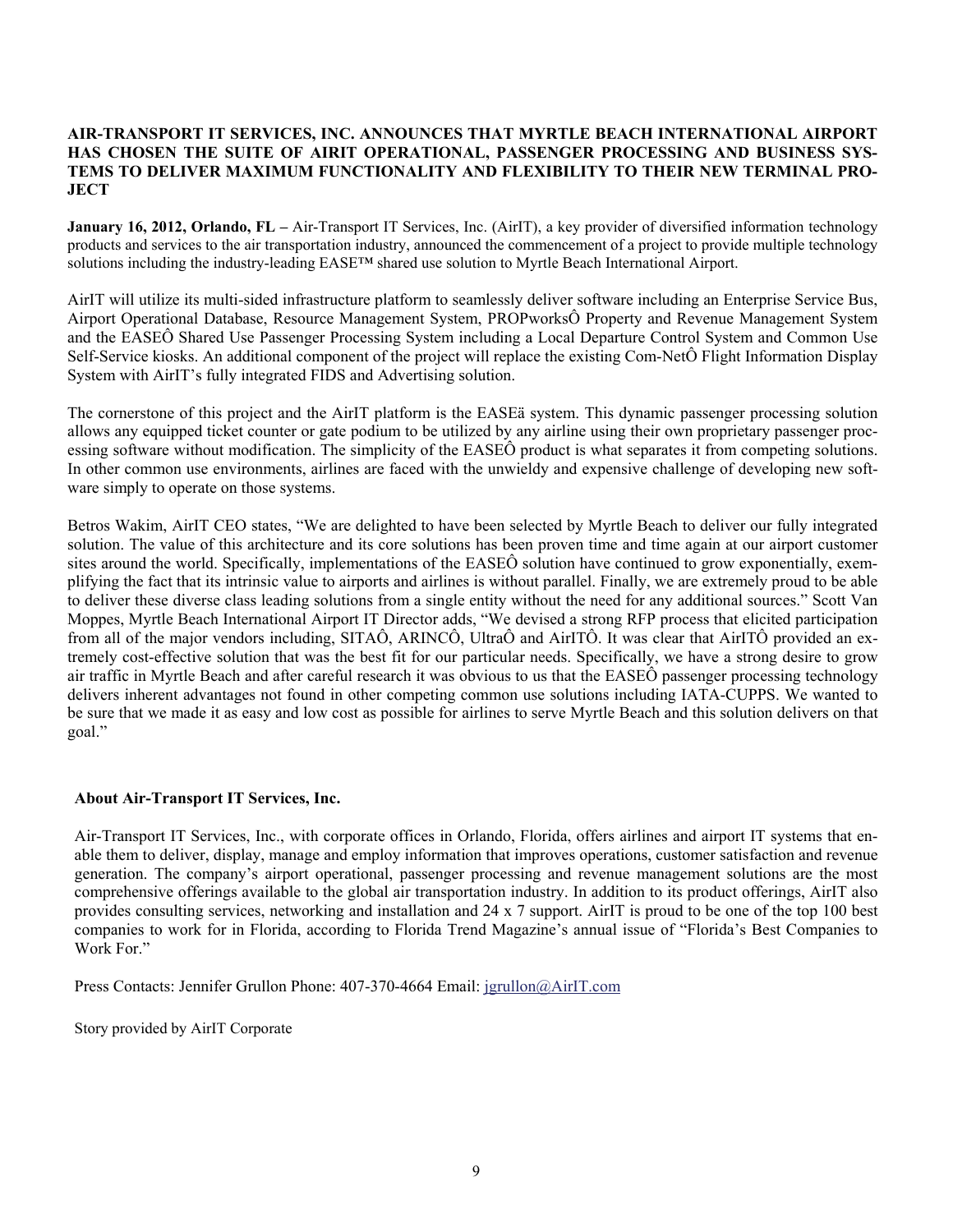#### **Air Traffic is Up at the Greenville Downtown Airport**

"In 2011, air traffic at the Greenville Downtown Airport rose 6% over year ending 2010!", according to Joe Frasher, Airport Director at the Greenville Downtown Airport (GMU) in South Carolina. "In 2010, GMU had 55,267 operations, which are counted as either a takeoff or a landing. In 2011, GMU had 58,537 operations," Frasher added. "I am happy to see us regain some of the traffic that was lost during the last few years of economic decline", said Frasher.

"Greenville Jet Center sold 5% more aviation fuel in 2011 than in 2010," according to Hank Brown, Owner of Greenville Jet Center, which provides all the aviation fuel at the Greenville Downtown Airport. In 2010, we sold 828,572 gallons and in 2011 sales rose to 864,862 gallons," according to Brown. "We still have a ways to go, but I sure am glad it looks like we are on the upswing!" Brown said. Jet Center sold 5% more aviation fuel in 2011 than in 2010," according to Hank Brown, Owner of Greenville<br>th provides all the aviation fuel at the Greenville Downtown Airport. In 2010, we sold 828,572 gallons and in<br>ose to

"While we can't pinpoint exactly what has caused 2011 to be a better year than 2010, we do know that in hard economic times "While we can't pinpoint exactly what has caused 2011 to be a better year than 2010, we do know that in hard economic times aviation is the first to be hit and the last to recover," according to Frasher. "Hopefully this me ing!" said Frasher. "We could all use some good news going into 2012!" Frasher said.

GMU is the busiest general aviation airport in South Carolina and is a self-sufficient entity with financial strength that doesn't GMU is the busiest general aviation airport in South Carolina and is a self-sufficient entity with financial strength that doesn<br>rely on local taxpayers for funding. GMU is home to Greenville Jet Center, the largest Fixed as well as more than 25 other aviation-related businesses creating 453 jobs that annually contribute more than \$35.2 million to as well as more than 25 other aviation-related businesses creating 453 jobs that annually contribute more than \$35.2 million<br>the Upstate economy. For more information about GMU please visit http://www.greenvilledowntownair Joe Frasher at 864-242-4777 or joe@greenvilledowntownairport.com Director at the Greenville Downtown Ariprot (GMU) in South Carolina. "In 2000, GMU had SS,527 operations," Frasher added. "I am happy to see<br>counted as either a takeoff or a landing the 181 few years of economic decine",

Greenville Jet Center has been in business since 1989. The company has a flight school and owns two other FBOs in South Carolina: Camden Jet Center in Camden and Donaldson Jet Center on Donaldson Field which is part of SCTAC located in Greenville. For more information about the Greenville Jet Center, please contact Hank Brown or Jay Brown at 864-235-6383 or 864-232-7100 Carolina: Camden Jet Center in Camden and Donaldson Jet Center on Donaldson Field which is part of SCTAC located in<br>Greenville. For more information about the Greenville Jet Center, please contact Hank Brown or Jay Brown a

 Lara Kaufmann For additional information, contact Lara at 864.634.1380

### **THIS IS CLOSER TO THE LAST CHANCE!!!!**



**REGISTER NOW AT <http://events.aaae.org/sites/120305/registration.cfm>**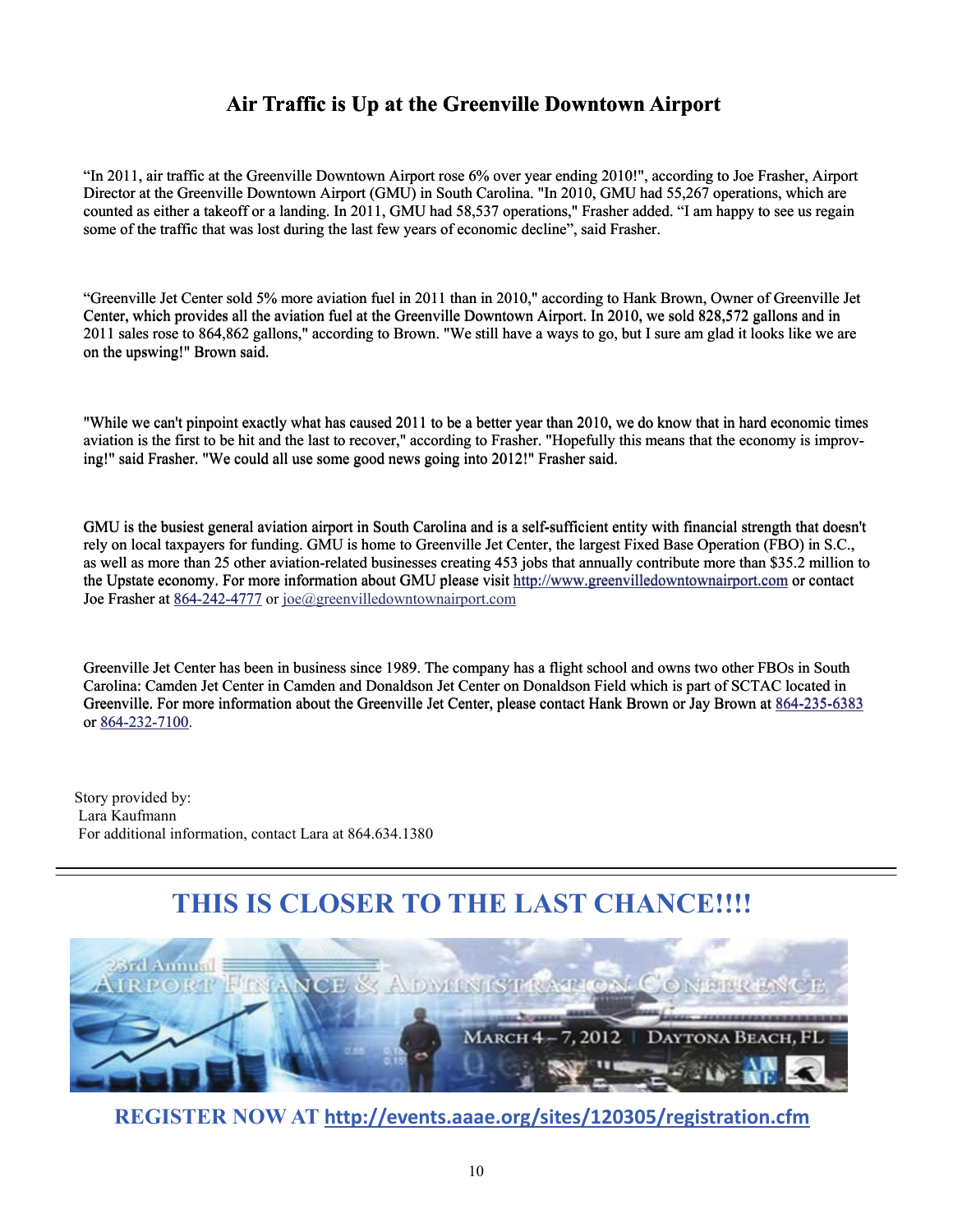Chattanooga **Airport** [Posts 4 Percent Gain in Traffic](http://www.google.com/url?sa=X&q=http://www.newschannel9.com/news/chattanooga-1008398-airport-metropolitan.html&ct=ga&cad=CAEQARgAIAAoATABOAFA6tP7-ARIAVAAWABiAmVu&cd=q8pY7raNnQY&usg=AFQjCNFKUpSBKFmqk8ovNcIa40UbX4KtTw)

#### WTVC

"This kind of growth is only possible with the support of our airline partners, community leaders and local travelers," said Terry Hart, Interim President and CEO of the Chattanooga Metropolitan **Airport Authority**. "Our passenger growth is a clear **...** [See all stories on this topic »](http://www.google.com/url?sa=X&q=http://news.google.com/news/story%3Fncl%3Dhttp://www.newschannel9.com/news/chattanooga-1008398-airport-metropolitan.html%26hl%3Den%26geo%3Dus&ct=ga&cad=CAEQARgAIAAoBjABOAFA6tP7-ARIAVAAWABiAmVu&cd=q8pY7raNnQY&usg=AFQjCNEKkvLZcXrLLDHeLyA3h7cP9dnjmw)

[Four airlines offer to provide air service in Tupelo](http://www.google.com/url?sa=X&q=http://www.aviationpros.com/news/10617539/four-airlines-offer-to-provide-air-service-in-tupelo&ct=ga&cad=CAEQAhgAIAAoATAEOARAhr_7-ARIAVAAWABiAmVu&cd=JdTF2-uuoE0&usg=AFQjCNHcPHBHyk853ZTzSIxdheN5j2QvCg)

The Leading Aviation Industry Resource for News, Equipment and

**Airport Executive Director** Josh Abramson didn't say outright that the new bids would be rejected by the Tupelo Airport Authority and the city, but said better bids were preferred. "We would like to have better service than what's been submitted and **...** [See all stories on this topic »](http://www.google.com/url?sa=X&q=http://news.google.com/news/story%3Fncl%3Dhttp://www.aviationpros.com/news/10617539/four-airlines-offer-to-provide-air-service-in-tupelo%26hl%3Den%26geo%3Dus&ct=ga&cad=CAEQAhgAIAAoBjAEOARAhr_7-ARIAVAAWABiAmVu&cd=JdTF2-uuoE0&usg=AFQjCNGf9xhIIHvwMFPJzwllJv37ERf-2w)

Hiller, Collier **airports** [director at odds over her request for security plan](http://www.google.com/url?sa=X&q=http://www.naplesnews.com/news/2012/jan/23/collier-commission-airport-hiller-curry-security/&ct=ga&cad=CAEQARgAIAAoATAAOABAhJv4-ARIAVAAWABiAmVu&cd=Qu29VSodEQw&usg=AFQjCNHb35JD0Nkq6UvVLKJanDJ3SHahCA)

Naples Daily News

Lexey Swall/Staff County **Airport Authority** executive director Chris Curry addresses the crowd. Officials gathered at the Marco Island Executive Airport in May to break ground on the long-awaited taxiway expansion. Lance Shearer/Special to the Eagle The **...**

[See all stories on this topic »](http://www.google.com/url?sa=X&q=http://news.google.com/news/story%3Fncl%3Dhttp://www.naplesnews.com/news/2012/jan/23/collier-commission-airport-hiller-curry-security/%26hl%3Den%26geo%3Dus&ct=ga&cad=CAEQARgAIAAoBjAAOABAhJv4-ARIAVAAWABiAmVu&cd=Qu29VSodEQw&usg=AFQjCNHd2ojs2Y9zPP4NiWuow7MsKuci-g)

#### Yeager **Airport** [passenger boardings up 8.3 pct in 2011, 3rd highest in history](http://www.google.com/url?sa=X&q=http://www.therepublic.com/view/story/20daff5698b14a9da5857a9906d5fa64/WV--Yeager-Traffic/&ct=ga&cad=CAEQAhgAIAAoATAAOABAhYWG-QRIAVAAWABiAmVu&cd=PtWJvgzDOrc&usg=AFQjCNF0A3-UwRQt3fSgV8sqCbGj0eCR-Q) The Republic

Yeager **Airport's** passenger traffic in 2011 was the third-highest in the **airport's** 65-year history. **Executive director** Rick Atkinson told Yeager's governing board Wednesday that nearly 285000 people boarded commercial planes at the **airport** last year. [See all stories on this topic »](http://www.google.com/url?sa=X&q=http://news.google.com/news/story%3Fncl%3Dhttp://www.therepublic.com/view/story/20daff5698b14a9da5857a9906d5fa64/WV--Yeager-Traffic/%26hl%3Den%26geo%3Dus&ct=ga&cad=CAEQAhgAIAAoBjAAOABAhYWG-QRIAVAAWABiAmVu&cd=PtWJvgzDOrc&usg=AFQjCNE-9nIxBkkAgO47uay7H4NDdfZYZw)

#### Morgantown **airport** [traffic surges as it and 3 others grow, hope federal](http://www.google.com/url?sa=X&q=http://www.therepublic.com/view/story/ad4a8d2f82624533817de0173378123e/WV--Rural-Airports/&ct=ga&cad=CAEQARgAIAAoATAAOABAy-iE-QRIAVAAWABiAmVu&cd=YQxoLTi63pE&usg=AFQjCNH2aqySCJDEu8z_i8ynxiu_REiJIg) **...**

The Republic

The number of passengers flying out of the Morgantown **Municipal Airport** surged nearly 67 percent in 2011, the fourth straight year that small West Virginia airports faced the possible loss of federal subsidies. Directors at four airports tell The **...** [See all stories on this topic »](http://www.google.com/url?sa=X&q=http://news.google.com/news/story%3Fncl%3Dhttp://www.therepublic.com/view/story/ad4a8d2f82624533817de0173378123e/WV--Rural-Airports/%26hl%3Den%26geo%3Dus&ct=ga&cad=CAEQARgAIAAoBjAAOABAy-iE-QRIAVAAWABiAmVu&cd=YQxoLTi63pE&usg=AFQjCNGp_YMSxvYNwoTOM_kEvlmLB8VXJw)

#### General-**aviation** [group's boss enjoying the view](http://www.google.com/url?sa=X&q=http://www.news-press.com/article/20120126/BUSINESS/301260040/General-aviation-group-s-boss-enjoying-view%3Fodyssey%3Dmod%257Cnewswell%257Ctext%257CHome%257Cp&ct=ga&cad=CAEQAhgAIAAoATAEOARAwPuE-QRIAVAAWABiAmVu&cd=tM7L6emHEVE&usg=AFQjCNENZcLwugPElTYrMGticNOmne83kQ)

The News-Press

His visit brought about 100 people together to hear his thoughts on where general **aviation** is and where it's going. Barry C. Bratton, director of general **aviation** for the Lee County Port **Authority**, said the industry has been impacted by economic **...** [See all stories on this topic »](http://www.google.com/url?sa=X&q=http://news.google.com/news/story%3Fncl%3Dhttp://www.news-press.com/article/20120126/BUSINESS/301260040/General-aviation-group-s-boss-enjoying-view%253Fodyssey%253Dmod%25257Cnewswell%25257Ctext%25257CHome%25257Cp%26hl%3Den%26geo%3Dus&ct=ga&cad=CAEQAhgAIAAoBjAEOARAwPuE-QRIAVAAWABiAmVu&cd=tM7L6emHEVE&usg=AFQjCNHJWw0fJ5iJW5VdSG1s2YcQfwWA5Q)

#### [Fitch Downgrades Rating On Tampa Bonds](http://www.google.com/url?sa=X&q=http://www.aviationnews.net/%3Fdo%3Dheadline%26news_ID%3D201126&ct=ga&cad=CAEQAhgAIAAoATAFOAVAwPuE-QRIAVAAWABiAmVu&cd=tM7L6emHEVE&usg=AFQjCNGA1MZCImVeeevduYMHtnCg6CEKJQ)

AviationNews.net

**Aviation Authority's** \$645 million of outstanding airport revenue bonds issued on behalf of the Tampa International. The firm also revised the rating outlook on the airport's revenue bonds to stable from negative. The downgrade reflects an operating and **...**

[See all stories on this topic »](http://www.google.com/url?sa=X&q=http://news.google.com/news/story%3Fncl%3Dhttp://www.aviationnews.net/%253Fdo%253Dheadline%2526news_ID%253D201126%26hl%3Den%26geo%3Dus&ct=ga&cad=CAEQAhgAIAAoBjAFOAVAwPuE-QRIAVAAWABiAmVu&cd=tM7L6emHEVE&usg=AFQjCNH1CLb-N6JOyRA3a0WI42krl2ixuQ)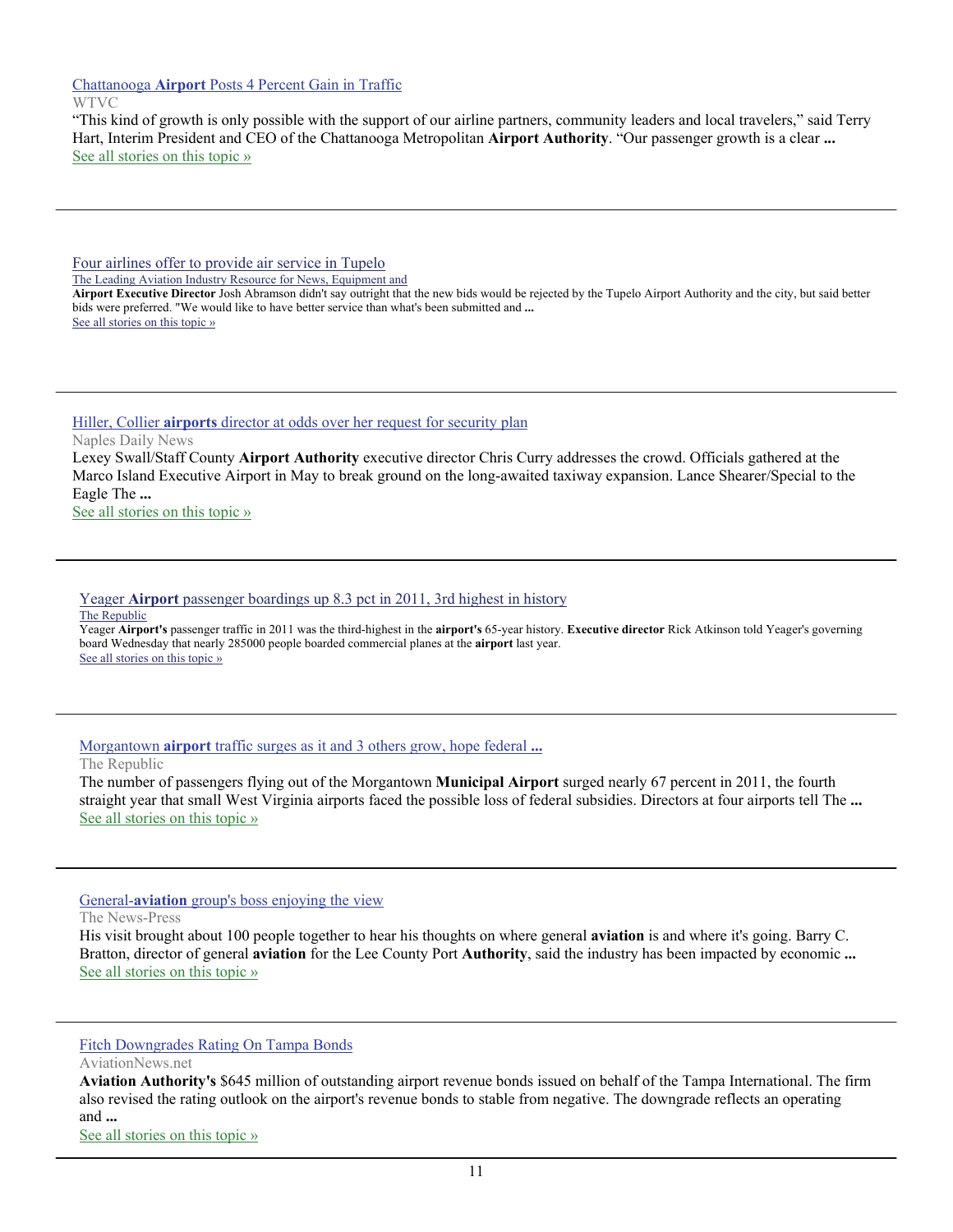#### US Senate Approves **FAA** [Funding Extension Through Feb 17](http://www.google.com/url?sa=X&q=http://online.wsj.com/article/BT-CO-20120126-718677.html&ct=ga&cad=CAcQARgAIAAoATAAOABAvbmH-QRIAVAAWABiBWVuLVVT&cd=731AOtpt14w&usg=AFQjCNEJ858_GMtmChWv5YOxiJlnTGa5DA)

#### Wall Street Journal

The stop-gap measure will ensure the **FAA** remains funded at its current levels until the middle of next month, giving lawmakers more time to work out an agreement on the agency's long-term funding. Senate Majority Leader Harry Reid (D., Nev.) **...** [See all stories on this topic »](http://www.google.com/url?sa=X&q=http://news.google.com/news/story%3Fncl%3Dhttp://online.wsj.com/article/BT-CO-20120126-718677.html%26hl%3Den%26geo%3Dus&ct=ga&cad=CAcQARgAIAAoBjAAOABAvbmH-QRIAVAAWABiBWVuLVVT&cd=731AOtpt14w&usg=AFQjCNHWcEKpdzZb280h33Igyc5bZhDV4g)

[American Airlines to end non-stop flights to Chicago](http://www.google.com/url?sa=X&q=http://www.starnewsonline.com/article/20120125/ARTICLES/120129800/1002%3FTitle%3DAmerican-Airlines-to-end-non-stop-flights-to-Chicago-&ct=ga&cad=CAEQARgAIAAoATABOAFAsKSB-QRIAVAAWABiAmVu&cd=C-SRJfVImqQ&usg=AFQjCNF47PlUfvjxr-3mN2cST5_hDy3aWw)

StarNewsOnline.com

American Airlines will end its non-stop service from Wilmington **International Airport** to Chicago-O'Hare **International Airport** in early April. By Cassie Foss American Airlines will end its non-stop service from Wilmington **International Airport** to **...**

[See all stories on this topic »](http://www.google.com/url?sa=X&q=http://news.google.com/news/story%3Fncl%3Dhttp://www.starnewsonline.com/article/20120125/ARTICLES/120129800/1002%253FTitle%253DAmerican-Airlines-to-end-non-stop-flights-to-Chicago-%26hl%3Den%26geo%3Dus&ct=ga&cad=CAEQARgAIAAoBjABOAFAsKSB-QRIAVAAWABiAmVu&cd=C-SRJfVImqQ&usg=AFQjCNEaleDx59wWpH4scm20v7hXQJSVUA)

#### Augusta **Regional** [sets passenger record](http://www.google.com/url?sa=X&q=http://chronicle.augusta.com/news/business/2012-01-25/augusta-regional-sets-passenger-record%3Fv%3D1327487003&ct=ga&cad=CAEQARgAIAAoATAAOABA1MiA-QRIAVAAWABiAmVu&cd=S6eBWmKOtmA&usg=AFQjCNGE_moanrWDUgdSGsEQ3Sp3bExs2g)

The Augusta Chronicle

By Tim Rausch Corey Perrine/Staff Patrons deboard from flight 2986 Thursday, June 9, 2011 at Augusta **Regional Airport** in Augusta, Ga. It has been a year since American Eagle started offering flights with its main flow of traffic to and from Dallas,

[See all stories on this topic »](http://www.google.com/url?sa=X&q=http://news.google.com/news/story%3Fncl%3Dhttp://chronicle.augusta.com/news/business/2012-01-25/augusta-regional-sets-passenger-record%253Fv%253D1327487003%26hl%3Den%26geo%3Dus&ct=ga&cad=CAEQARgAIAAoBjAAOABA1MiA-QRIAVAAWABiAmVu&cd=S6eBWmKOtmA&usg=AFQjCNFA2JlnZTH05JfYPQkTQ7Zht-jAyQ)

[2011 revenue up, expenses down at Fort Smith](http://www.google.com/url?sa=X&q=http://www.thecitywire.com/node/20018&ct=ga&cad=CAEQARgAIAAoATACOAJA1MiA-QRIAVAAWABiAmVu&cd=S6eBWmKOtmA&usg=AFQjCNEdGFTqYvLQgbngdt_3e3Mw7DhYgQ) **airport**

The City Wire

**...**

The Fort Smith **Regional Airport** Commission accepted bids for drainage improvements in the West Corporate Area of the airport Tuesday night (Jan. 24), and one winner emerged. Securing its first contract with Fort Smith Regional, Steve Beam Construction **...**

[See all stories on this topic »](http://www.google.com/url?sa=X&q=http://news.google.com/news/story%3Fncl%3Dhttp://www.thecitywire.com/node/20018%26hl%3Den%26geo%3Dus&ct=ga&cad=CAEQARgAIAAoBjACOAJA1MiA-QRIAVAAWABiAmVu&cd=S6eBWmKOtmA&usg=AFQjCNEWxF868hYg_Gg_OJ9tw4403g-TgA)

[Southwest moves won't affect Northwest Florida Int'l](http://www.google.com/url?sa=X&q=http://www.newsherald.com/articles/int-99889-moves-northwest.html&ct=ga&cad=CAEQARgAIAAoATACOAJAgoiA-QRIAVAAWABiAmVu&cd=Wq04QldgYkM&usg=AFQjCNH09zrw0R7cmgQ18S-M9bRhJbbhSQ)

The News Herald

WEST BAY — The decision by Southwest Airlines to continue AirTran routes between Pensacola and Atlanta will have little effect on Northwest Florida Beaches **International Airport** (ECP), local officials said. "For now, I don't see any change from the **...**

[See all stories on this topic »](http://www.google.com/url?sa=X&q=http://news.google.com/news/story%3Fncl%3Dhttp://www.newsherald.com/articles/int-99889-moves-northwest.html%26hl%3Den%26geo%3Dus&ct=ga&cad=CAEQARgAIAAoBjACOAJAgoiA-QRIAVAAWABiAmVu&cd=Wq04QldgYkM&usg=AFQjCNERVWzI2mL52VvqLXfvuFgLCfwfGg)

#### [Zephyrhills cranks up hangar rental rates at](http://www.google.com/url?sa=X&q=http://www.tampabay.com/news/localgovernment/zephyrhills-cranks-up-hangar-rental-rates-at-airport/1212132&ct=ga&cad=CAEQARgAIAAoATAAOABA19P9-ARIAVAAWABiAmVu&cd=1IPGWS8kbzg&usg=AFQjCNGGuR-5652LJmvbpKABO9KOZy-M6g) **airport**

Tampabay.com

Then, like with so many things these days, came the squeeze from the economy, said Christian, who for more than 12 years has parked three different Piper aircrafts at the Zephyrhills **Municipal Airport** in Hangar 3. "You have much less discretionary **...** [See all stories on this topic »](http://www.google.com/url?sa=X&q=http://news.google.com/news/story%3Fncl%3Dhttp://www.tampabay.com/news/localgovernment/zephyrhills-cranks-up-hangar-rental-rates-at-airport/1212132%26hl%3Den%26geo%3Dus&ct=ga&cad=CAEQARgAIAAoBjAAOABA19P9-ARIAVAAWABiAmVu&cd=1IPGWS8kbzg&usg=AFQjCNFqKqb0Hdsj2oytGwzoor_FE0OZlw)

#### **FAA** [gearing up for GPS policing](http://www.google.com/url?sa=X&q=http://www.flightglobal.com/news/articles/faa-gearing-up-for-gps-policing-367310/&ct=ga&cad=CAcQARgAIAAoATABOAFAstj8-ARIAVAAWABiBWVuLVVT&cd=rLutb3VGknA&usg=AFQjCNFGZHcNt1yLG1xWEiBUDHFXjik75w)

Flightglobal

After several years of analysis and radio frequency interference (RFI) upgrades to the Honeywell-built ground equipment, United-Continental and the **FAA** are once again preparing to begin testing GBAS both at Newark and the Houston Intercontinental **...**

[See all stories on this topic »](http://www.google.com/url?sa=X&q=http://news.google.com/news/story%3Fncl%3Dhttp://www.flightglobal.com/news/articles/faa-gearing-up-for-gps-policing-367310/%26hl%3Den%26geo%3Dus&ct=ga&cad=CAcQARgAIAAoBjABOAFAstj8-ARIAVAAWABiBWVuLVVT&cd=rLutb3VGknA&usg=AFQjCNEGL4FJvxZ-2uLUm-WnGBsiHFkuoQ)

#### [TIA passenger count dips; modest growth seen for '12](http://www.google.com/url?sa=X&q=http://azstarnet.com/business/local/tia-passenger-count-dips-modest-growth-seen-for/article_e2579994-6374-5d09-9f71-11f7132d44fc.html&ct=ga&cad=CAEQAhgAIAAoATAHOAdA6Nj9-ARIAVAAWABiAmVu&cd=SMNGRiQNN3U&usg=AFQjCNGtTLdV3R8xpRldZw_HI12ykkIHng)

Arizona Daily Star

30, to just below 3.7 million, as the **airport's** average daily seat capacity fell slightly. **Airport** Authority **CEO** Bonnie Allin said the **airport** expects the total number of TIA passengers to reach about 3.8 million this year. [See all stories on this topic »](http://www.google.com/url?sa=X&q=http://news.google.com/news/story%3Fncl%3Dhttp://azstarnet.com/business/local/tia-passenger-count-dips-modest-growth-seen-for/article_e2579994-6374-5d09-9f71-11f7132d44fc.html%26hl%3Den%26geo%3Dus&ct=ga&cad=CAEQAhgAIAAoBjAHOAdA6Nj9-ARIAVAAWABiAmVu&cd=SMNGRiQNN3U&usg=AFQjCNFNCeJGj8sXmTWDdU-dccRQuEy-mA)